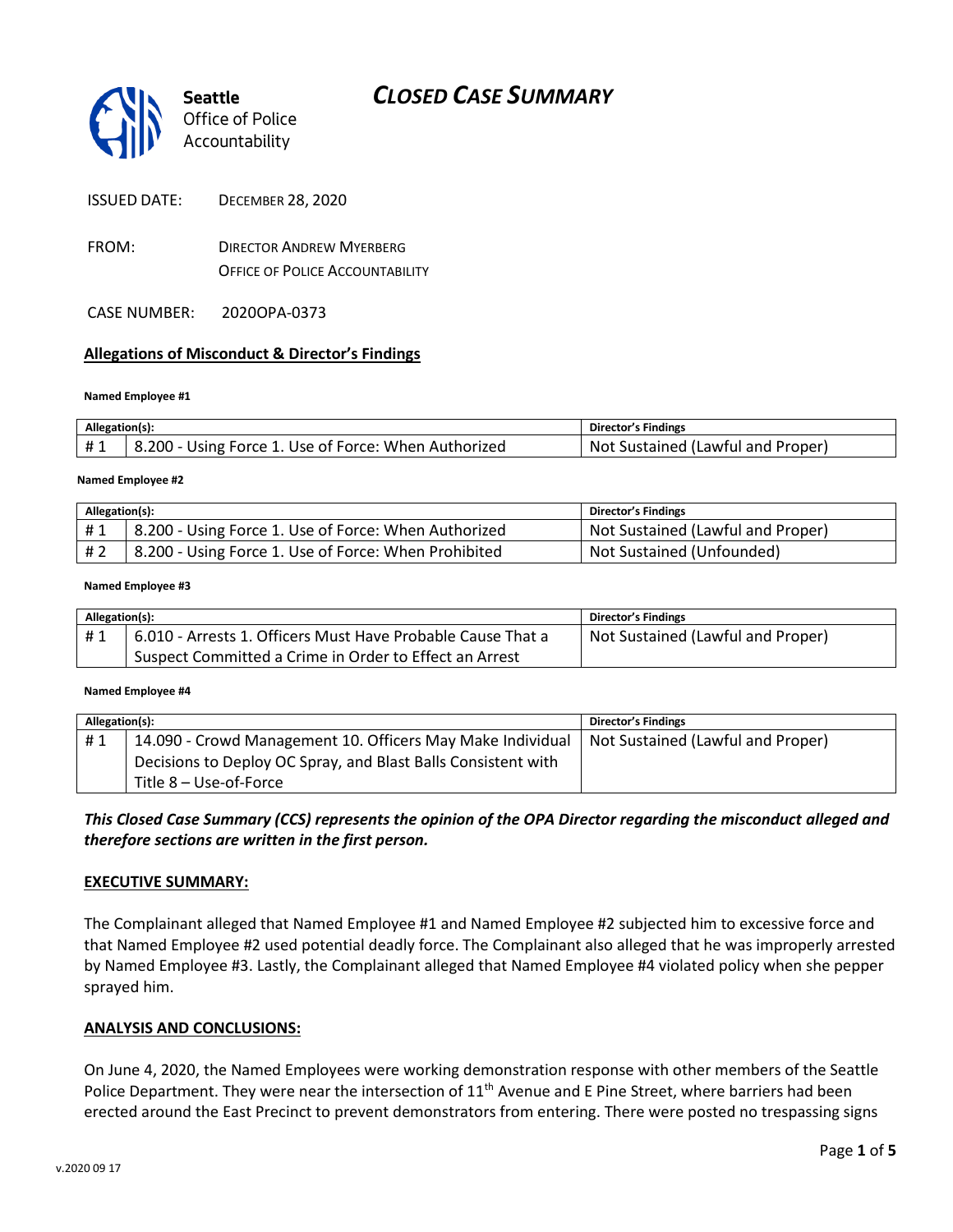along the barrier for the precinct boundary. Demonstrators lined up against the barricades. Officers stood facing the demonstrators a few feet away from the barricade. Announcements were made via loudspeaker ordering the crowd to stay behind the boundary. Around 4:30 p.m., demonstrators began climbing over the barricades. Several officers attempted to get the demonstrators to move back over the barricades by giving them orders and informing them that they could be arrested. Bicycle officers set a bike line just past the barricades between the larger crowd of demonstrators and the precinct, to discourage any further forward movement. Some demonstrators ignored the bicycle line and went around the bicycle line.

*CLOSED CASE SUMMARY*

OPA CASE NUMBER:

The Complainant contacted Named Employee #1 (NE#1) at the barrier. NE#1 told him to move back away from the barrier. The Complainant stated that he could not turn around because if he did, NE#1 would hit him. NE#1 assured him that he would not and tapped his shoulder, likely in an attempt implore him to move back towards the barrier. The Complainant responded by telling NE#1 not to touch him and then began walking towards the bicycle line. The Complainant appeared to be attempting to avoid officers trying to direct his movement back towards the barriers. Another officer approached the Complainant, tapped him on the shoulder and told him that he needed to move in the opposite direction and towards the barrier. NE#1 grabbed the Complainant by the jacket and began moving him away from the bicycle line, while pointing him in the direction he should go. The Complainant pulled away from NE#1 again.

At this point, Named Employee #3 (NE#3) called for the Complainant to be arrested. The Complainant, who at that point was behind the bicycle line, slammed into Named Employee #4 (NE#4), who was on her bike and had her back to him. The collision caused NE#4 to stumble, but she managed to catch herself before falling. NE#1 grabbed the Complainant and took him to the ground with the assistance of multiple officers, including the other Named Employees. NE#1 placed his knee on the Complainant's back to hold him on the ground. The Complainant began to push upward off the ground using his arms, at which point NE#4 deployed a short burst of OC spray to the left side of his face. Named Employee #2 (NE#2) and another officer were eventually able to pull the Complainant's right arm out from under his body and NE#1 took control of his right arm. As the Complainant was combative and kicked multiple officers during the arrest, NE#2 and NE#3 worked to ensure his legs were secure. The Complainant was eventually handcuffed, lifted from the ground, and carried away from the scene.

The Complainant was taken to the East Precinct and was placed in a holding cell. The Complainant refused to answer any questions regarding whether he wanted or needed medical attention, even after officers pointed out that he had an abrasion on his forehead. NE#3 called the Seattle Fire Department (SFD) to treat the Complainant's injuries and evaluate him. The Complainant was uncooperative, and refused to stay seated, prompting NE#3 to call NE#1 for assistance, as he was concerned the Complainant would attempt to escape from the cell. Once the officers entered the holding cell, it became clear the SFD would not be able to evaluate the Complainant as his behavior was too unpredictable. The Complainant lunged at both officers, knocking NE#3's body-worn camera from his uniform. NE#1 and NE#3 grappled with the Complainant and eventually got him on the ground and in their control.

The officers kept the Complainant pinned on the floor of the holding cell until the prisoner transport van was ready. NE#3 adjusted his position throughout this time between having his hands on the Complainant's back and, briefly, holding a knee on the Complainant's back. Once the transport van was ready, the officers prepared to walk the Complainant out of the holding cell area. The Complainant had to be carried by four officers to the van and then pulled inside. Upon arrival at the King County Jail, it took eight to ten jail employees to remove the Complainant from the back of the van.



**Seattle** *Office of Police Accountability*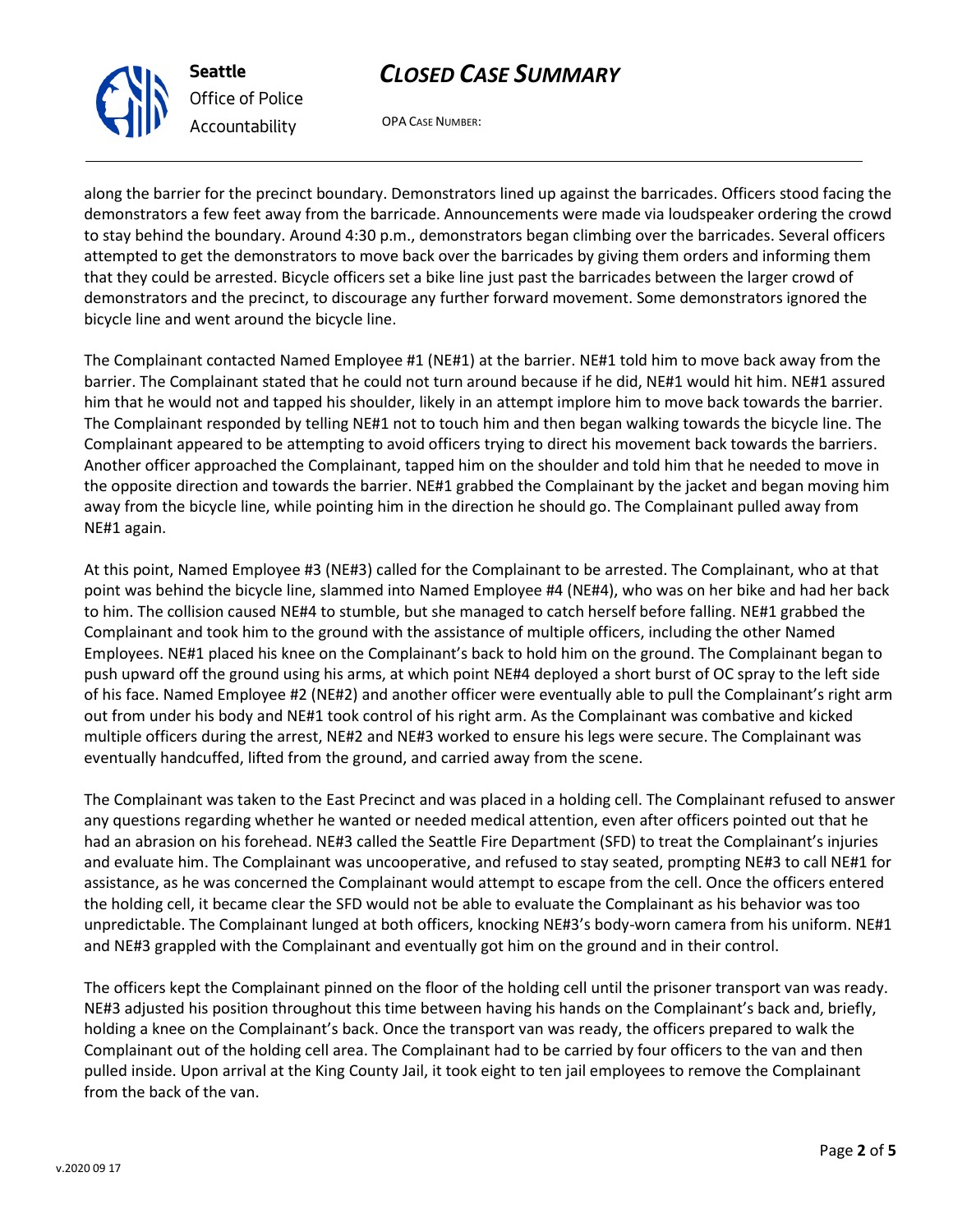

OPA CASE NUMBER:

All four of the Named Employees submitted use of force reports documenting their interactions with the Complainant and the force they used. Additionally, three other officers, who assisted with arresting or subduing the Complainant at various points during his arrest and time in custody, submitted use of force reports.

### **Named Employee #1 - Allegation #1 8.200 – Using Force** *1. Use of Force: When Authorized*

SPD Policy 8.200(1) requires that force used by officers be reasonable, necessary, and proportional. Officers shall only use "objectively reasonable force, proportional to the threat or urgency of the situation, when necessary, to achieve a law-enforcement objective." Whether force is reasonable depends "on the totality of the circumstances" known to the officers at the time of the force and must be balanced against "the rights of the subject, in light of the circumstances surrounding the event." (SPD Policy 8.050.) The policy lists a number of factors that should be weighed when evaluating reasonableness. (*See id*.) Force is necessary where "no reasonably effective alternative to the use of force appeared to exist" and "the amount of force used was reasonable to effect the lawful purpose intended." (*Id*.) Lastly, the force used must be proportional to the threat posed to the officer. (*Id*.)

Based on OPA's review of the evidence, OPA concludes that the force used by NE#1 and NE#2 both to initially subdue the Complainant and take him into custody, and again to prevent his resistive behavior in the holding cell, was consistent with policy. First, at the time both uses of force occurred, the officers had probable cause to place the Complainant under arrest and then to control him while he was in their custody. With that legal authority came the right to use force to do so, if needed. When the Complainant resisted the officers through virtually his entire time in custody, force was reasonable and appropriate to stop him from doing so.

For the same reasons, the force was necessary. Given the Complainant's demonstrated refusal to be taken into custody and to stop resisting once handcuffed and placed in the holding cell, there did not appear to be any reasonable alternative available to NE#1 and NE#2 other than the use of force. In addition, the force used was of a reasonable degree and was only that needed to control the Complainant's person and to stop his resistance.

Lastly, OPA finds that the force was proportional. The only force used were controlled takedowns, body weight to hold the Complainant onto the ground, control holds to prevent him from resisting, and the application of handcuffs. No strikes or anything other than low-level force was used by the Named Employees at any time. Moreover, at various occasions throughout the interaction, the officers modulated and then ceased using force. Indeed, force was only used by the officers when the Complainant presented an active threat of harm.

For the above reasons, OPA recommends that this allegation be Not Sustained – Lawful and Proper as against both NE#1 and NE#2.

Recommended Finding: **Not Sustained (Lawful and Proper)**

## **Named Employee #2 - Allegation #1 8.200 – Using Force** *1. Use of Force: When Authorized*

For the same reasons as stated above (*see* Named Employee #1 – Allegation #1), OPA recommends that this allegation be Not Sustained – Lawful and Proper.

Recommended Finding: **Not Sustained (Lawful and Proper)**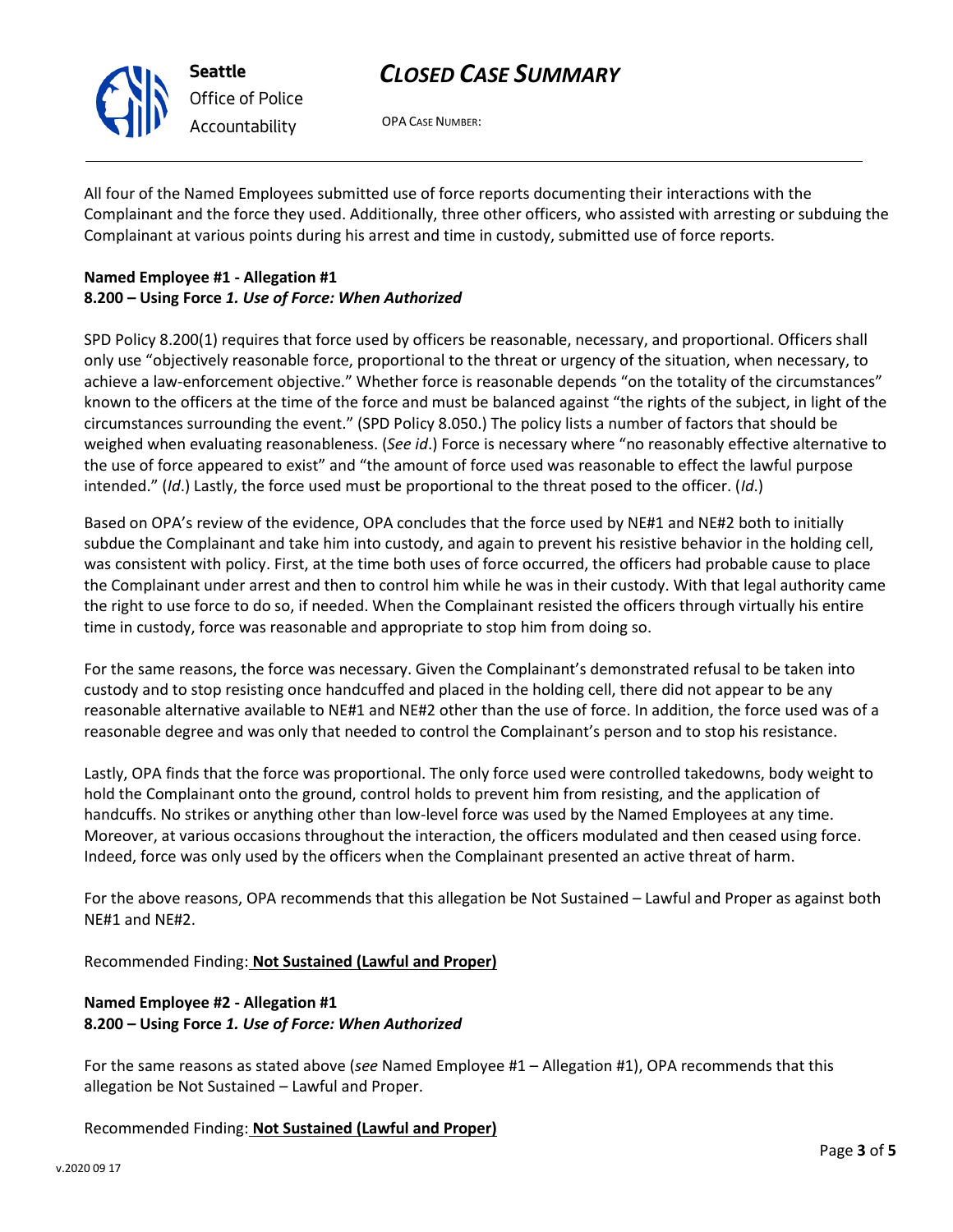

OPA CASE NUMBER:

## **Named Employee #2 - Allegation #2 8.200 – Using Force 2.** *Use of Force: When Prohibited*

SPD Policy 8.200-POL-2 states that force is prohibited: "On restrained subjects (e.g., handcuffed or contained in a police vehicle) except in exceptional circumstances when the subject's actions must be immediately stopped to prevent injury, or escape, destruction of property. All such force shall be closely and critically reviewed."

This allegation was classified for investigation based on the Complainant's contention that NE#2 placed a knee on his neck, thereby using deadly force that would have been prohibited under the circumstances. OPA's review of the BWV, both from the arrest and from the holding cell, yielded no evidence supporting a finding that NE#2's knee was ever placed on the Complainant's neck, whether purposefully or inadvertently. Indeed, the video showed that, while NE#2's knee was positioned on the Complainant's body, it was properly at the top the Complainant's back, not on his neck.

Accordingly, as the purported deadly force did not occur, OPA recommends that this allegation be Not Sustained – Unfounded.

Recommended Finding: **Not Sustained (Unfounded)**

### **Named Employee #3 - Allegation #1**

## **6.010 – Arrests 1.** *Officers Must Have Probable Cause That a Suspect Committed a Crime in Order to Effect an Arrest*

SPD Policy 6.010-POL-1 requires that officers have probable cause to believe that a suspect committed a crime when effectuating an arrest. Stated differently, where an arrest is not supported by probable cause, it violates law and Department policy. Probable cause exists when the facts and circumstances within an officer's knowledge are sufficient in themselves to support a reasonable belief that an offense has been or is being committed.

OPA concludes that NE#3's decision to arrest the Complainant was consistent with policy. Prior to the arrest, demonstrators were directed not to cross the barriers into the exclusionary zone established around the East Precinct. The Complainant knowingly and purposely crossed the barrier and then attempted to continue towards the precinct. He resisted repeated instructions from officers to turn back, as well as attempts to direct him away from the bicycle line. Given this, there was abundant probable cause to arrest him.

As such, OPA recommends that this allegation be Not Sustained – Lawful and Proper.

Recommended Finding: **Not Sustained (Lawful and Proper)**

#### **Named Employee #4 - Allegation #1**

## **14.090 – Crowd Management 10.** *Officers May Make Individual Decisions to Deploy OC Spray, and Blast Balls Consistent with Title 8 – Use-of-Force*

SPD Policy 14.090-POL-10 states that deployment of OC spray or blast balls shall have the primary objective of defending the officer, defending another, or preventing significant destruction of property. (SPD Policy 14.090-POL-